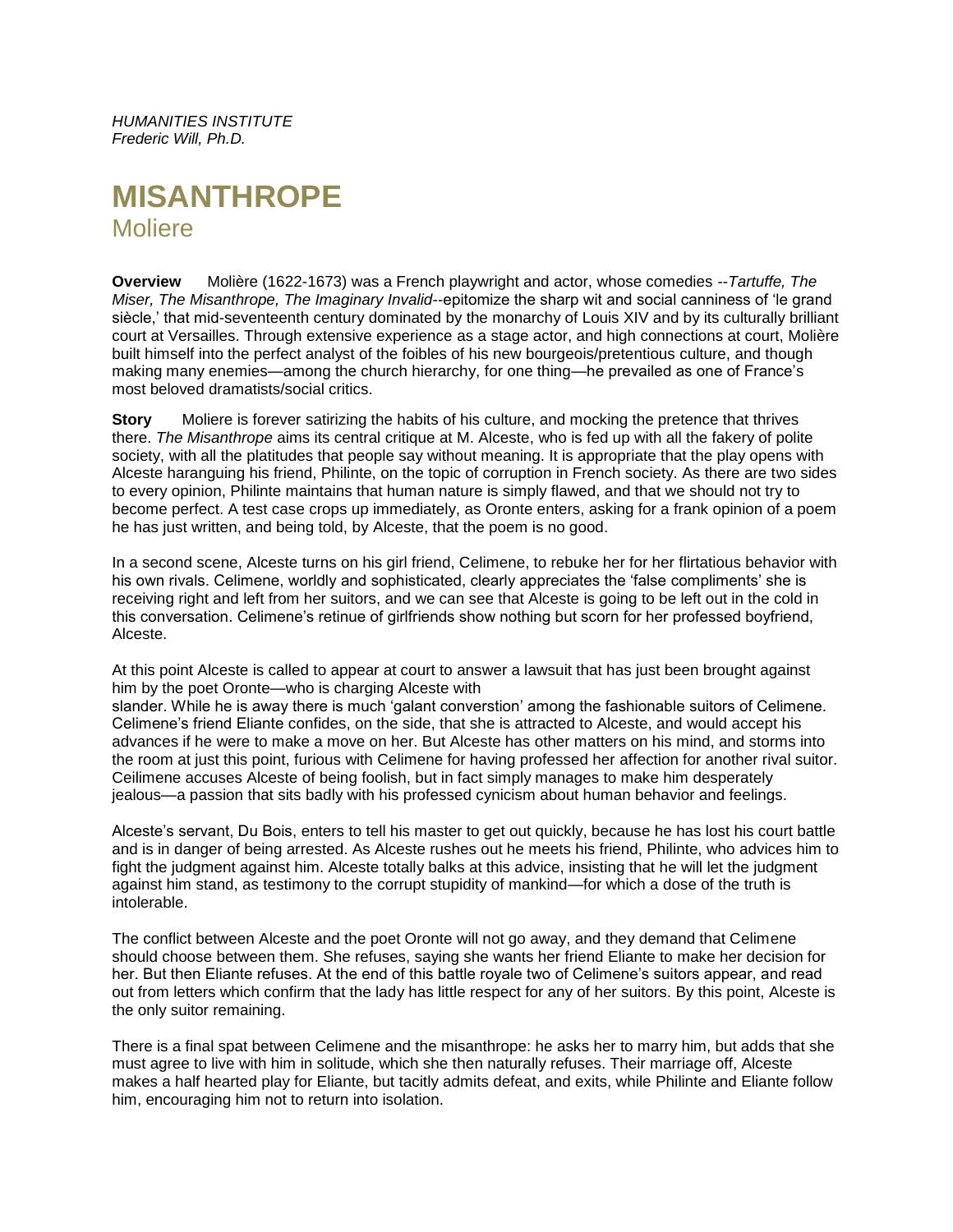The misanthrope is about our inevitable reliance on one another, and our inability to live in isolation.

## **Themes**

**Honesty** Moliere is a master of picking apart the foibles of those who are socially pretentious—like Tartuffe or M. Jourdain—and for this reason he does not spare Alceste, who might otherwise seem a 'good guy,' what with his penchant for honesty. .

**Gossip.** Moliere suggests that honesty is not essentially to the successful function of society, but he suggests more, that duplicity, gossip, and mockery are the vivifying raw materials of a working society.

### **Characters**

**Alceste** remains the dominant character, though in the end he has no luck enforcing his cynicism or love of isolation on the highly social group in which he finds himself. Quite the reverse; though stark in his critiques, and an enemy to all cant, he is essentially a loser, condemned in the end to wish to be teased back into society.

**Philinte** represents the 'common sense' viewpoint, that society inevitably requires a sacrifice of blunt honesty. Only by 'playing the social game,' to a certain degree, can one enjoy friendship and the famous advantages of the social network.

# ALCESTE (Disageeable)

**Character** Alceste, the misanthrope in Moliere's *Misanthrope*, was first staged in June of l666. Molière himself was playing the role of Alceste, the misanthrope, and rapidly established the work as of the highest quality. The misanthrope himself is both suspicious of mankind, anti-social, and at the same time a lover—which makes him vulnerable to human beauties that by his philosophy he might seem to view with a wary eye. In the end, Alceste remains an asocial critic of mankind, ready to flee to his own desert island, but in our minds we also remember Alceste the lover, and his sensitivity to the least disapprobation of his girlfriend.

**Parallels** There are many forms of misanthropy, from intellectual cynicism to the mindset of the misfit. One might say that Grendel *(Beowulf,*8<sup>th</sup>century) is a classic misanthrope, out to destroy the human. Shakespeare's *Timon of Athens*(1623) portrays a king who turns his back on humanity, after having recklessly given away all his goods, and then discovered that no one will help him out. Jonathan Swift, in Book IV of *Gulliver's Travels*(1726), speaks through Gulliver to characterize as disgusting the brutish humans he meets. In the *World as Will and Representation*(1818), Arthur Schopenhauer accounts for all human behavior as the by product of the malign will which rules the universe, and which replaces in mankind the possibility of an individual will. One might add a 20<sup>th</sup>century parallel: John Kennedy Toole's A *Confederation of Dunces*(1980), whose main character is an eccentric New Orleans misanthrope, whose particular hatred is for anything like pop culture.

### **Illustrative moments**

C**onflictual** We open the play to a conflict between Alceste and his friend Philinte, with whom Alceste has a serious quarrel. Alceste comes on with what the mediaeval doctors called *atrabiliousness,*the condition of chronic bad humor or black bile. Reminded by Philinte that the two of them are friends, Alceste advises his buddy to drop the friend idea. What he has seen of Philinte's behavior is enough to cancel out the notion of friendship! It is a facile social notion with no real basis in human nature. Alceste does not sell his friendship that easily.

**Bearish** Alceste builds out his critique of friendship, telling Philinte he cannot endure current fashions in empty social joviality. 'There's nothing I hate more than the affable exchanges of fatuous greetings, polite mouthers of meaningless words, who bandy civilities with all comers…' Mankind is cursed with banality, and nothing could better exemplify it than the likes of Philinte, who take friendship for granted,